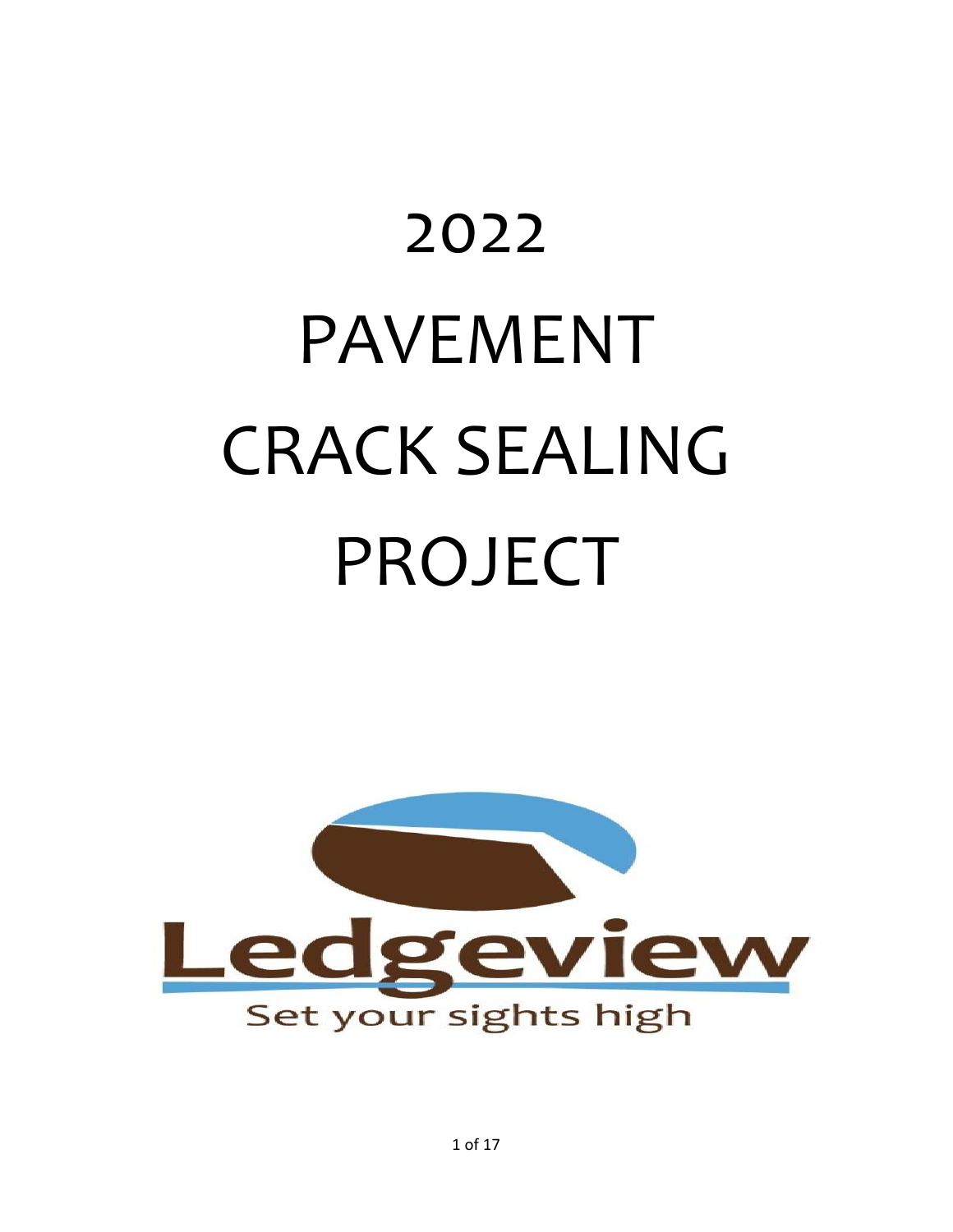# **ADVERTISEMENT FOR BIDS FOR**

# **Town of Ledgeview, Brown County, WI – Department of Public Works**

# **Pavement Crack Sealing Services**

The Public Works Department of the Town of Ledgeview, Brown County, Wisconsin will accept sealed bids for Pavement Crack Sealing Services on select streets within the Town of Ledgeview for 2022. Bids will be received by the Town of Ledgeview Public Works Department located at 3700 Dickinson Road, De Pere, WI 54115, until **2:00 P.M. on March 30th, 2022**, at which time they will be opened.

The proposed amount of crack filling being sought for 2022 not to exceed Forty Thousand (\$40,000) dollars.

All bids shall be submitted on Town bid forms and be sealed in an envelope which will be plainly marked **"Bid for Town of Ledgeview Pavement Crack Sealing Services – 2022"** along with the bidder's name.

Bid forms and specifications may be obtained at the Town of Ledgeview's website at [www.ledgeviewwisconsin.com,](http://www.ledgeviewwisconsin.com/) Ledgeview Community Center at 3700 Dickinson Road, De Pere, WI. 54115, or requested delivery by phone at 920-336-3360 ext. 102.

The Town of Ledgeview reserves the right to waive any formality in any proposal and to reject any or all bids.

Dated this, 8<sup>th</sup> day of March, 2022

Town of Ledgeview

Greg Potts

Director of Public Works

Posted & Published: Friday March 11, 2022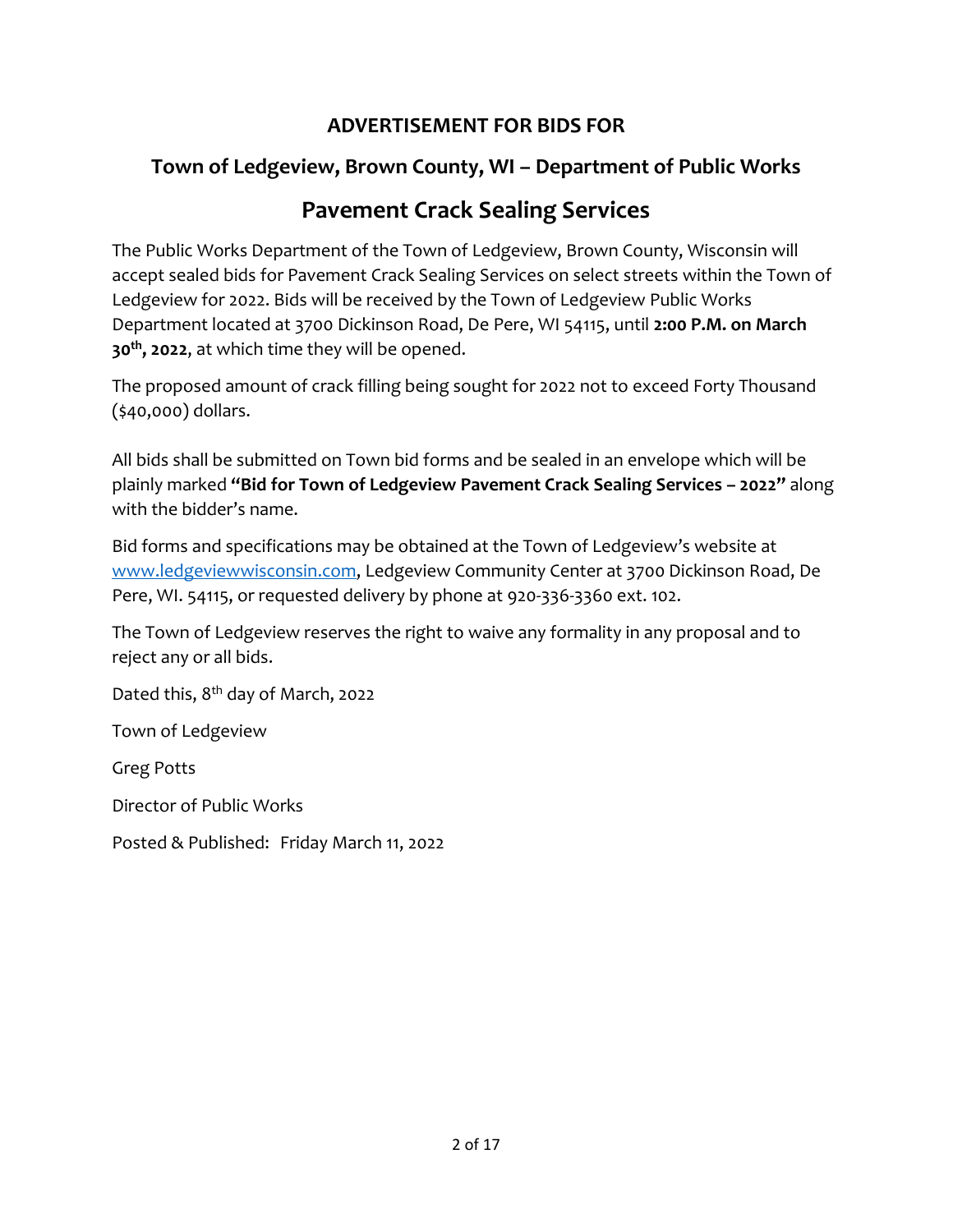#### **PAVEMENT CRACK SEALING SPECIFICATIONS**

#### **Town of Ledgeview – Department of Public Works**

#### **A. Competitive Sealed Bidding**

The Town of Ledgeview, Wisconsin (herein referred to as the "Town") will receive sealed proposals from Contractors for Pavement Crack Sealing Services that are identified in this document. Proposals must be received by the date and time listed in the advertisement.

#### **B. Objective**

This contract is for Pavement Crack Sealing Services with the Town of Ledgeview. The specifications contained herein detail how the contractor shall maintain right-of-ways (roadways) and other properties in an appropriate, aesthetic and safe manner.

#### **C. Qualifications of Contractors**

The Contractor shall be required before the award of any contract show to the complete satisfaction of the Town that it has the necessary facilities, ability and resources to provide the services specified herein in a satisfactory manner. The Contractor shall be required to give a complete history and references in order to satisfy the investigations deemed necessary and proper to determine the ability of the Contractor to perform the work. The Town reserves the right to reject any proposals if the evidence submitted by, or investigation of the Contractor fails to satisfy the Town that the Contractor is properly qualified to carry out the obligations of the contract and to complete the work herein.

Evaluation of the Contractor's qualifications shall include:

- 1. The ability, capacity, skill and resources to perform the work or provide the services required.
- 2. The ability of the Contractor to perform the work or provide the service promptly or within the time specified, without delay or interference.
- 3. The character, integrity, reputation, judgement, experience and efficiency of the Contractor.
- 4. The quality of performance of previous contracts or services.

#### **D. Insurance and Workers Compensation**

The Contractor shall furnish evidence of all listed Workers Compensation, General Liability, Auto and Umbrella insurance coverages. Certificates of insurance shall be filed with the submitted bid/contract forms with the Town of Ledgeview named as an "additional insured".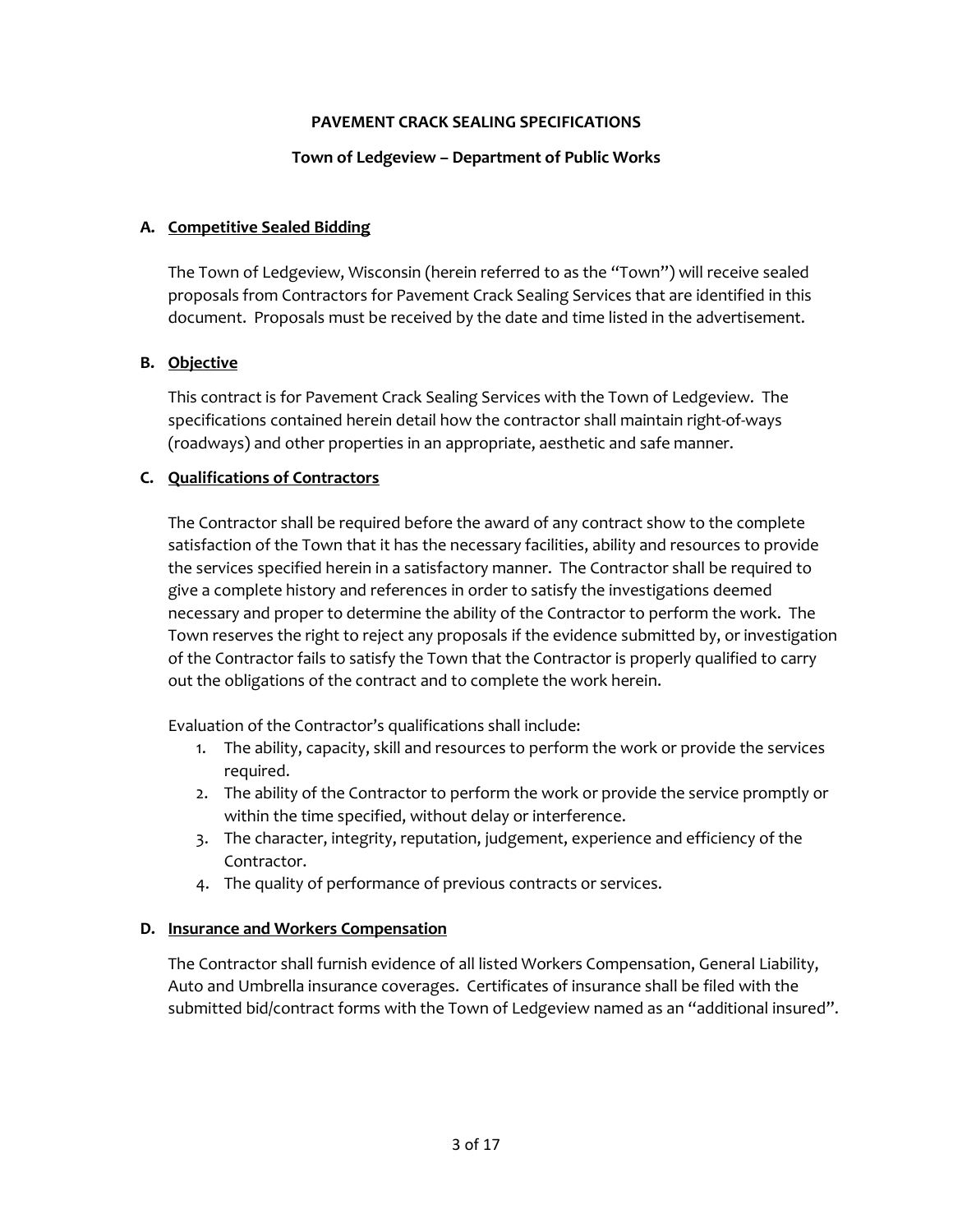Minimum limits of insurance shall be as follows:

| 1. | <b>Workers Compensation Insurance</b>               |                               |
|----|-----------------------------------------------------|-------------------------------|
|    | Each Accident/Employee                              | <b>State Statutory Limits</b> |
|    | Policy Limit                                        | <b>State Statutory Limits</b> |
|    | 2. General Liability Insurance                      |                               |
|    | General Aggregate                                   | \$1,000,000                   |
|    | Each Occurrence                                     | \$1,000,000                   |
|    | Products-Completed Operations Aggregate             | \$1,000,000                   |
|    | Personal and Advertising Injury                     | \$1,000,000                   |
|    | Each Occurrence (Bodily Injury and Property Damage) | \$1,000,000                   |
|    | Fire Damage (Any One Fire)                          | \$100,000                     |
|    | Medical Expense (Any One Person)                    | \$5,000                       |
|    | 3. Auto Liability Insurance                         |                               |
|    | General Aggregate                                   | \$1,000,000                   |
|    | Each Occurrence                                     | \$1,000,000                   |
|    | 4. Umbrella Liability                               |                               |
|    | General Aggregate                                   | \$1,000,000                   |
|    | Each Occurrence                                     | \$1,000,000                   |
|    |                                                     |                               |

To the fullest extent permitted by law, the bidder shall indemnify and hold harmless the Town and its agents against all injuries, deaths, strikes, losses, damages, claims, suits, liabilities, judgements, costs and expenses which may arise from any negligence of the Contractor, its employees or subcontractors.

#### **E. Examination of Work Sites**

Before submitting a bid, each Contractor shall make all investigations and examinations necessary to ascertain all site conditions and requirements affecting the full performance of the contract. If the Contractor receives an award as a result of their bid submission, failure to have made such investigations and examinations will in no way relieve the Contractor from their obligations to comply in every detail with all provisions and requirements of the contract documents. Nor will the Town accept a plea of ignorance of such conditions and requirements as a basis for any claim whatsoever by the Contractor for additional compensation.

# **F. Quantities**

Whenever a bid is sought seeking a request for services, the road mile quantities shall be construed as estimates for the purpose of obtaining unit prices unless otherwise stated. The Town reserves the right to increase or decrease the stated quantities.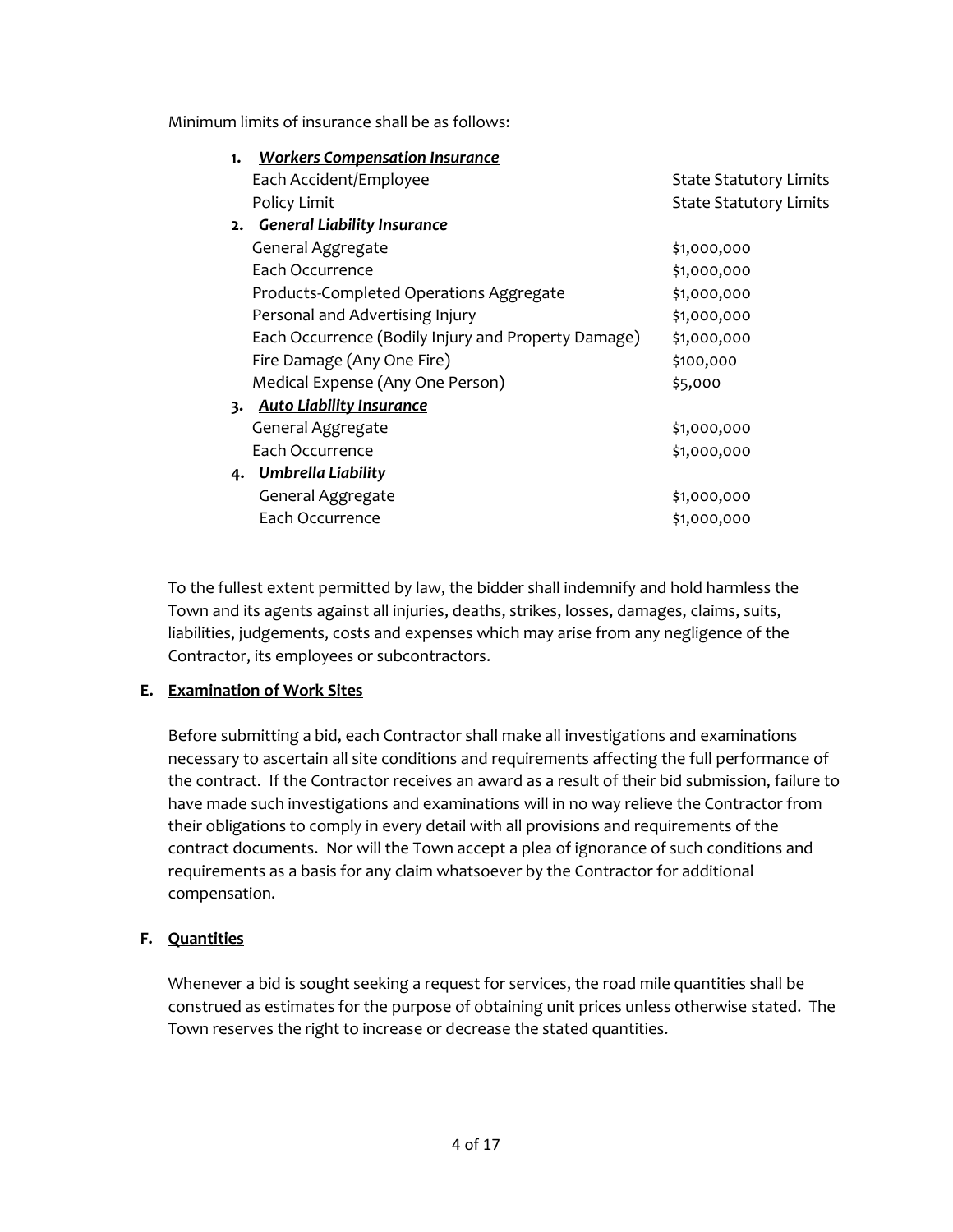#### **G. Award of Contract**

The Town reserves the right to reject any or all proposals and award multiple contracts as deemed advantageous to the Town.

Contractors should bid using a unit price per pound of crack sealant applied for pavement crack sealing.

The award shall be made to the responsible bidder or Contractor with the ability to fulfill the Town's contractual needs.

If funds to complete the entire project are unavailable, the Town may reduce the number of feet in all or part in order to meet budgetary goals.

The Town shall provide the Contractor with a list of roads to be crack sealed accompanied by a map showing all locations.

#### **H. Pavement Crack Sealing**

The proposed work consists of routing, cleaning and sealing curb line joints between the concrete curb and the asphalt pavement and also includes any random cracks in the asphalt pavement.

#### **1. Clean and Seal and Re-Seal at Transverse, Centerline and Longitudinal Joints**

- Contractor shall furnish material that conforms to the requirements of the standard specification for Joint and Crack Sealants, Hot Applied, for Concrete and Asphalt Pavements, ASTM Designation: D 6690, Type I, run at -20ºF.

#### **2. Sealant Requirements**

Contractor shall deliver the sealant in the manufacturer's original sealed container legibly marked with the following information:

- Manufacturer's name
- Trade name of sealant
- Manufacturer's batch or lot number
- ASTM Designation
- Minimum application temperature
- Maximum (or safe) heating temperature

Before applying the sealant, submit a manufacturer's certificate of compliance certifying that the compound meets the requirements of this specification and a copy of the manufacturer's recommendations on heating, re-heating and applying the sealant.

The temperature of the sealant in the field application equipment shall not exceed the safe heating temperature recommended by the manufacturer. Temperatures above the safe heating temperature will result in rejection of the sealant material and will require disposal of the sealant material.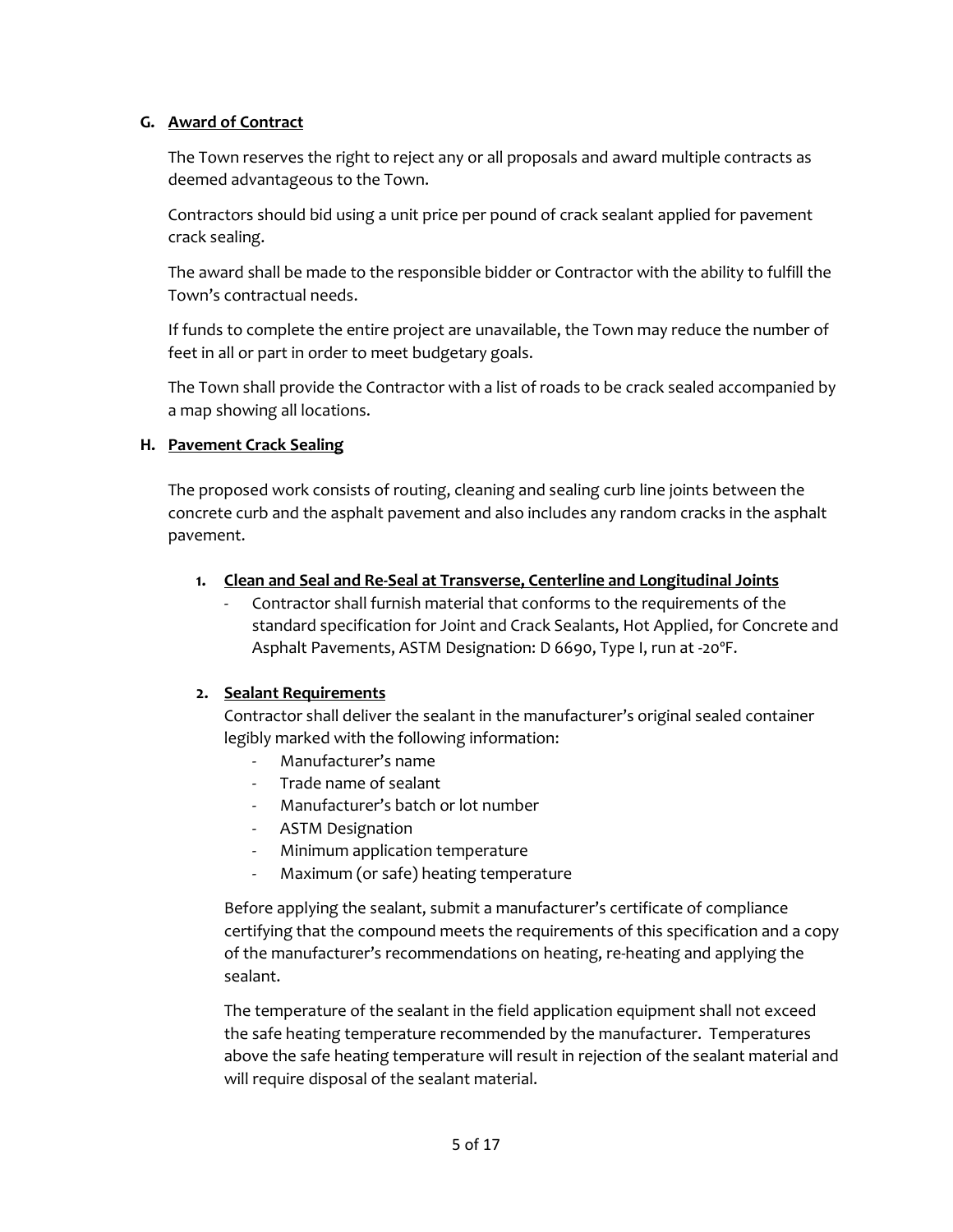Do not place sealant if the temperature of the material is below the manufacturer's recommended minimum application/pouring temperature.

Mixing of different manufacturer's brands or different types of sealants is prohibited.

Contractor shall document the locations where the material from each lot number of sealant is placed and submit it to the Owner.

# **3. Construction**

- A. Weather Limitations
	- Place sealant materials during a period of rising temperature after the air and surface temperature in the shade and artificial heat sources has reached 40º F and indications are for a continued rise in temperature only. During a period of falling temperatures which may fall below 40º F, do not place sealant material until the above conditions are met.
	- Do not place sealant material if weather conditions are raining or wet. Should the sealant be placed and rain fall before the sealant has properly cured, the Contractor shall remove and replace the wet and/or contaminated sealant.

# **4. Equipment Requirements**

- A. Melting Kettle
	- Melting kettles shall be an oil jacketed double boiler type, equipped with both agitation and recirculation systems capable of starting at ambient temperature and bringing the sealant material to application temperature within one hour, while continuously agitating and recirculating the sealant. The melting kettle shall be equipped with automatic thermostatic controls and temperature gauges to monitor the temperature in the applicator lines and temperature of heat transfer oil in the kettle jacket. It shall be equipped with a pump to pressure fill cracks with a wand applicator. The melting kettle shall be properly insulated to ensure that heat is not radiated to the pavement surface.

# B. Router

- Routers shall be capable of providing a cut of uniform depth and width. The router blades shall be of such size and configuration to cut the desired reservoir in one pass of the router. The sealant reservoir that is created shall have vertical sides and a flat bottom. The router must be capable of following both straight and meandering cracks. It must have an automatic depth control to ensure consistent and accurate routing depths.
- C. Air Compressor
	- Air compressors shall be capable of producing a continuous stream of clean, dry air through the nozzle at 75-100 PSI and 225 CFM minimum. The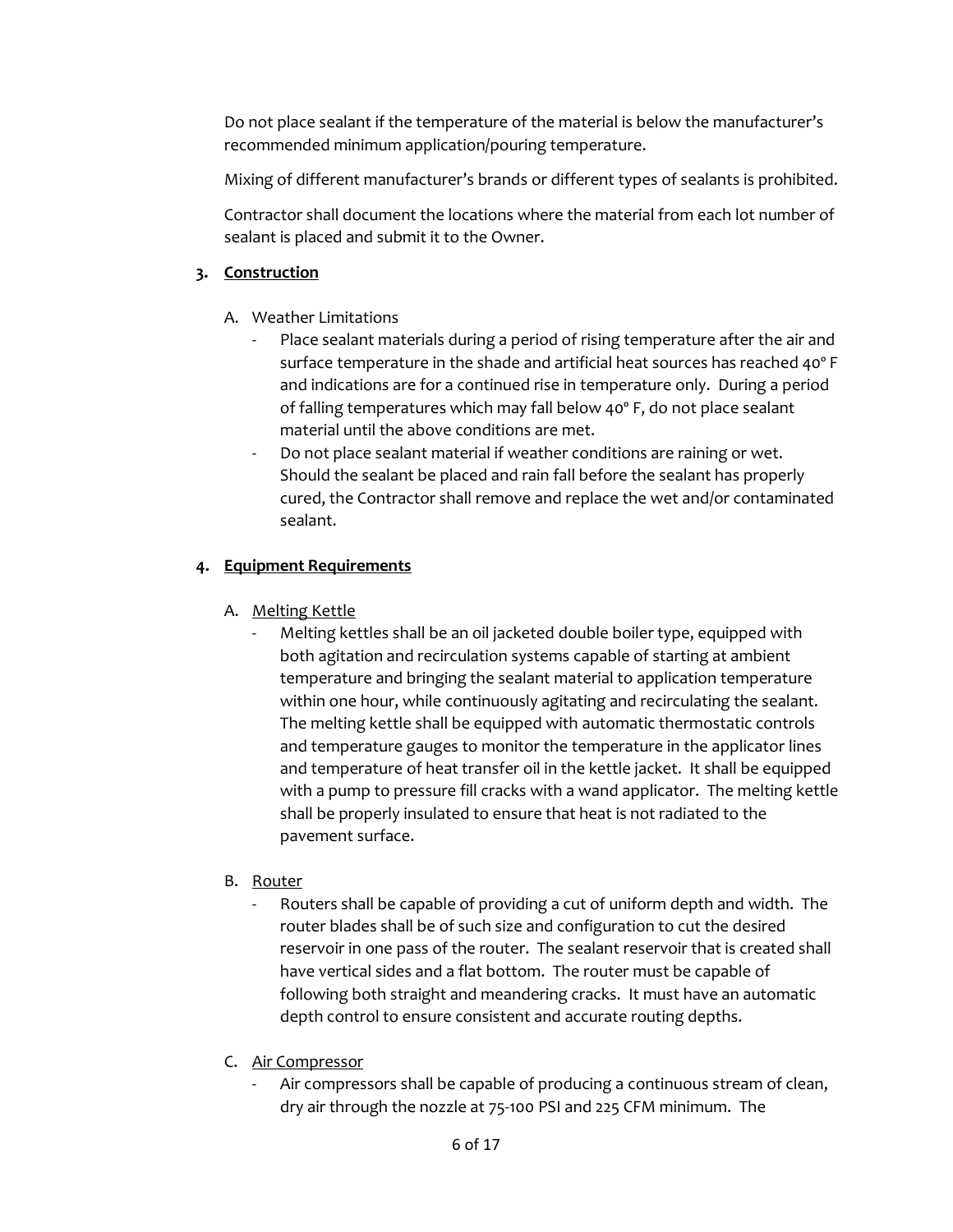compressed air unit shall be equipped with water and oil traps and must produce sufficient air volume and pressure to remove all debris from the crack, whether routed or not, and all adjacent road surfaces in a safe manner such that the debris will not re-enter the crack before the sealant application. The traps used to remove moisture and oil shall be checked by the Contractor at least once per day of production and replaced when necessary.

- The use of backpack blowers is not permitted.
- D. Heat Lance
	- Heat lances shall operate with propane and compressed air in combination and be capable of achieving a temperature of heated air at the exit orifice of 1,800º F and a discharge velocity of 3,000 feet per second.

# **5. Preparation, Cleaning and Conditioning**

# A. Preparation

Transverse and centerline cracks measuring less than or equal to 3/8-inchwide shall be routed to a width of  $\frac{1}{2}$ ". Routed depth shall be a minimum of ¾" and shall not exceed a depth of 1". The router at all times shall exhibit the capability of cutting the desired reservoir in one easy pass. Contractor shall change cutters when it is evident that the reservoir configuration specified is not being achieved. Demonstrate the cutters capability of following meandering cracks and maintaining centering of the reservoir over the crack with +/-  $\frac{1}{4}$ . Anytime that the Contractor cannot meet these requirements, the production of cutter shall stop until the requirements can be met.

# B. Cleaning

For all cracks to be sealed, immediately before conditioning, the cracks shall be thoroughly cleaned with a minimum of one pass of the air wand not more than 2 inches from each face of the reservoir/crack. Cleaning shall continue until the reservoir/crack is dry and all dirt, dust or deleterious material is removed. If the air compressor produces dirt or other residue, the Contractor will be required to re-clean the reservoir/crack. Routing may be required on "Re-Seal" cracks to remove old sealant material.

# C. Conditioning

For all cracks to be sealed, immediately before placement of the crack sealant, the surfaces of the routed reservoir, as well as the adjacent pavement on either side of the reservoir or crack shall be conditioned with hot compressed air from a heat lance. The heat lance shall be placed within 3 inches of each sidewall of the reservoir or crack. The treatment shall continue until the affected areas are conditioned. The heat lance shall not scorch the routed reservoir or crack or adjacent pavement surface. The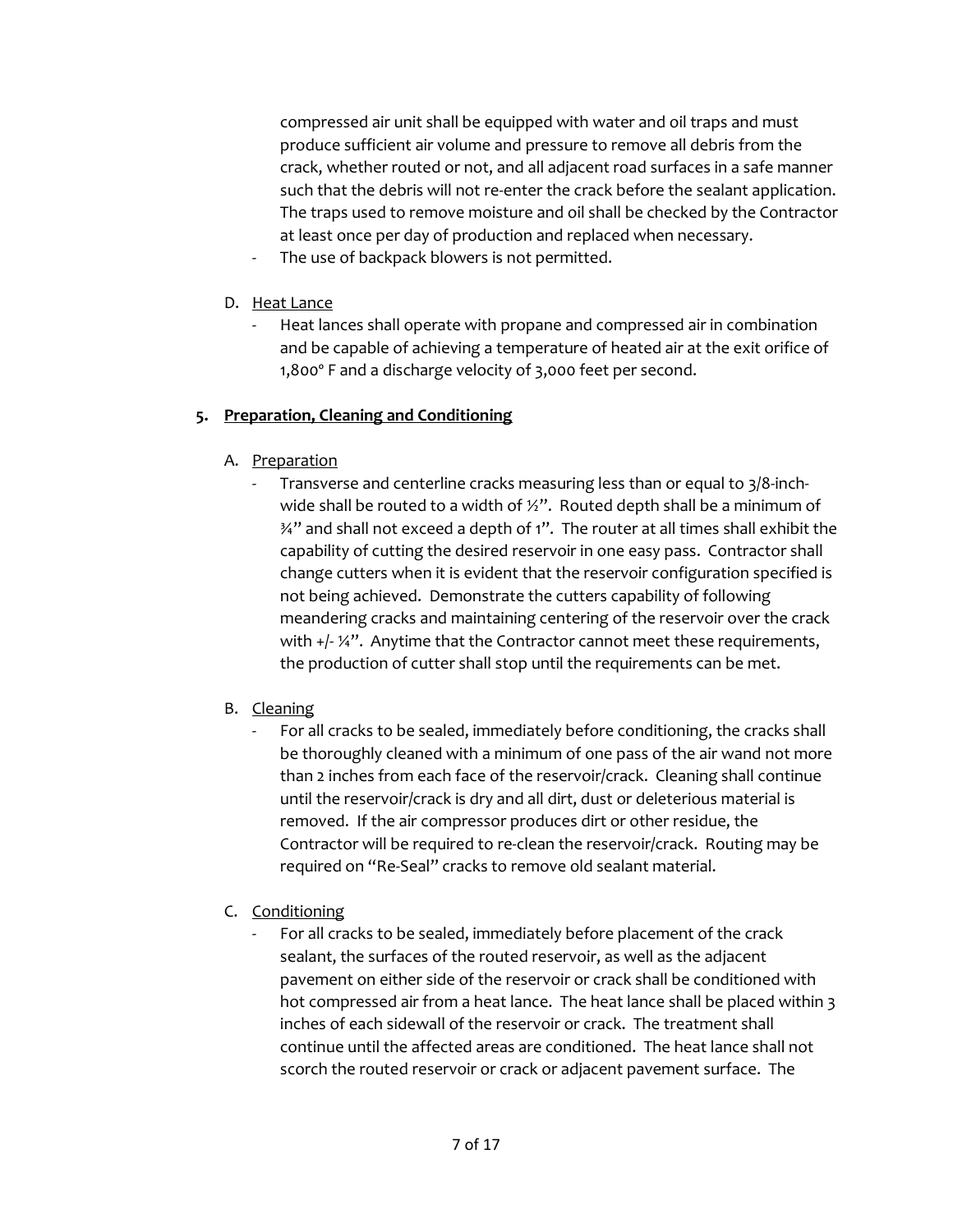Owner reserves the right to randomly spot check the reservoir/cracks to verify that they are clean and dry.

- Provide protective screening if preparation, cleaning and conditioning operations should cause damage to or interfere with traffic in adjacent lanes.
- D. Crack Sealing Operations
	- The crack sealant shall be placed immediately after the completion of the preparation, cleaning and conditioning with the heat lance. Cracks shall be sealed when the sealant material is at the application/pouring temperature recommended by the manufacturer.
	- Completely fill the reservoir/crack using multiply passes if necessary. The width of the overband, including the routed reservoir shall be between 3 inches to 4 inches in width. The Contractor may be required to use a squeegee to force the sealant material into narrow cracks if the sealant material is not flowing into the cracks properly.
	- Sealants shall not be removed from their packaging until immediately before it is placed in the melting kettle. Feed additional sealant into the melting kettle at a rate equal to or less than the rate of placement of the sealant in the reservoirs/cracks.
	- After the sealant has been placed and cured and before opening the road to traffic, any additional debris left on the road surface shall be removed. Any method used to complete this work shall not damage the newly placed sealant. The contractor may apply paper or a light coating of sand, dust or an approved de-tacking agent for use with the specified sealant to the surface of the newly placed sealant if traffic results in tracking of the crack sealing material. Repair any damage by traffic to treated pavement areas.

#### **6. Workmanship**

- During crack sealing operations, the Owner may review the sealant temperatures at the melting kettle intermittently. If the temperatures are above the manufacturer's specified safe heating temperature, the sealant will be rejected. The Contractor shall empty the melting kettle of all over-heated material and legally dispose of it in an environmentally safe method.
- Asphalt cracks will be observed on a crack by crack basis for acceptable workmanship. Unsealed cracks will be brought to the attention of the Contractor. Fill all unsealed cracks prior to re-opening the roadway to traffic.
- Sealed cracks shall be rejected if there is evidence of poor workmanship or obvious defects, including but not limited to the following:
	- a. Routed reservoir not filled completely and over-banded.
	- b. Lack of bond to the sidewalls of the joint reservoir, crack or asphalt pavement.
	- c. Excessive debris or moisture in the joint reservoir or crack.
	- d. Contamination of the sealant.
	- e. Excessive pools of sealant on the pavement or shoulder surface.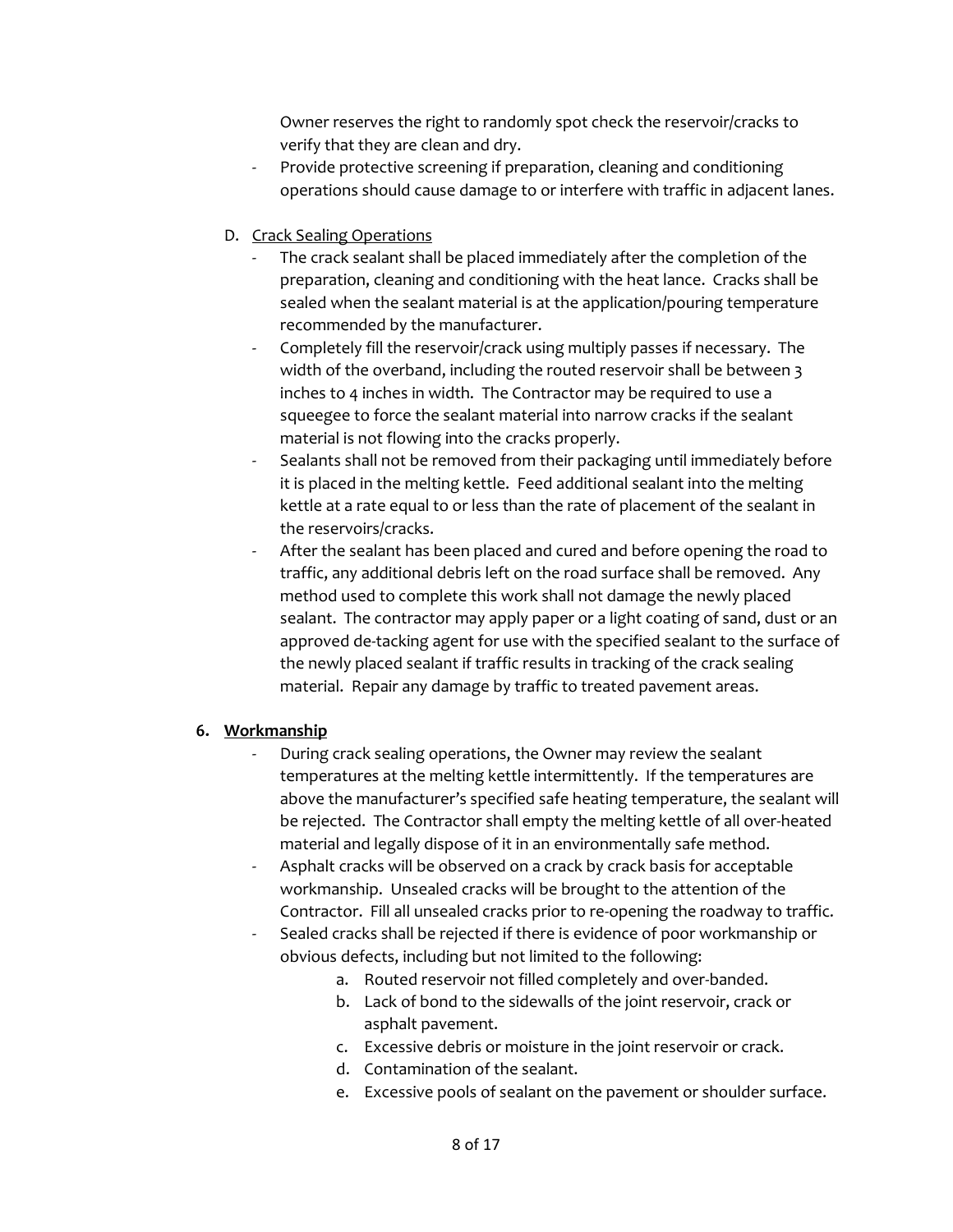- f. Excessively wide, thick sealant over-band.
- Rejected sealant cracks shall be repaired, the sealant removed and disposed of in a legal and appropriate manner and the cracks re-sealed as necessary.

#### **7. Payment**

Payment shall be made by the pounds of joint sealant applied and include all necessary labor, materials and equipment**.**

#### **I. Damage to Public or Private Property**

Should any damage to public or private property occur as a result of the services performed or work done by the Contractor, the Contractor shall immediately notify the Town of such damages. Any damage shall be cured within ten (10) days after the damage occurs unless a different period is agreed to in the discretion of the Director of Public Works. Should the damage not be rectified with the timeframe agreed upon or to the satisfaction of the Town, the Town reserves the right to repair and/or replace that which was damaged and assess the Contractor for such costs as may be reasonable and related to damage caused by the Contractor, and may deduct these costs from any payment due the Contractor.

#### **J. Contractor Personnel and Equipment**

The Contractor shall supply all material, equipment and personnel necessary to complete the work specified. The Contractor shall rent equipment as needed to cover any equipment breakdowns that would cause this contract to not be completed in the allotted time period.

#### **K. Work Crew Supervision**

The Contractor shall provide qualified supervision of each crew at all times while working under this contract. Each supervisor shall be fluent in English and be authorized by the Contractor to accept and act upon all directives issued by the Town.

#### **L. Contract Life**

The term of the contract is confined to this project.

Any additional work added to the original contract shall be completed at the original contract unit prices and documented through change orders.

#### **M. Working Hours**

The Contractor shall schedule work between the hours of 7:00 a.m. and 8:00 p.m., Monday through Friday, unless otherwise authorized by the Town.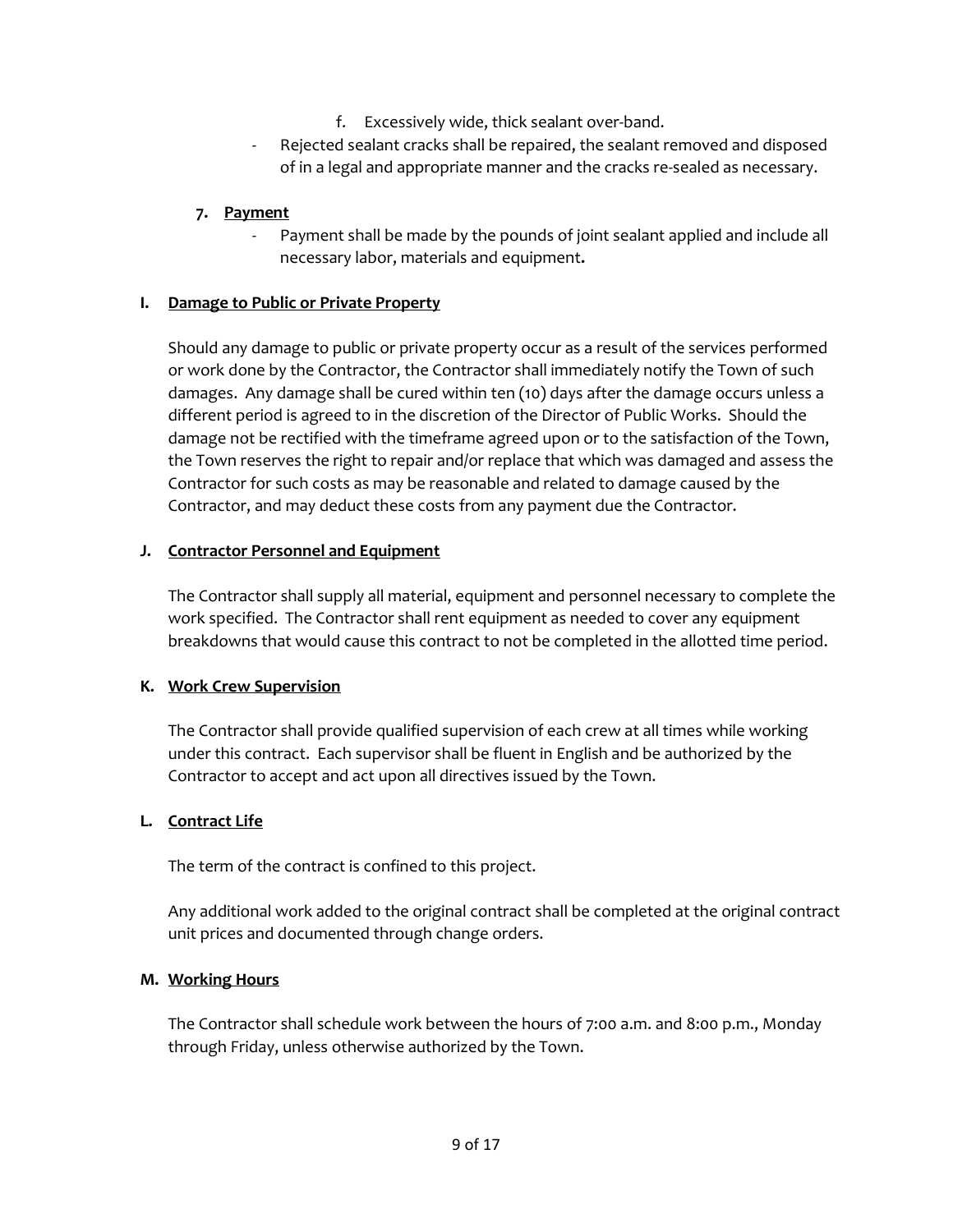#### **N. Inspection of Work**

All work shall be completed to the satisfaction of the Town with respect to proper procedures and quality of workmanship.

#### **O. Unsatisfactory Work**

If, at any time during the contract, the Town determines that the service performed or work done by the Contractor creates a condition that threatens the health, safety or welfare of the community or fails to meet the specifications herein, the Contractor shall, upon receipt of the written or oral notice, immediately correct such deficient service or work. In the event the Contractor fails, after notice, to correct the deficient service or work immediately, the Town shall have the right to order correction of the deficiency by separate contract or with its own resources at the Contractor's expense. The Town reserves the right to terminate this contract in whole or any part in the event the Contractor fails to perform any of the provisions of this contract.

#### **P. Costs and Basis of Payment**

The Contractor affirms and states that the prices submitted herein constitute the total cost to the Town for all work involved in the respective items. The cost also includes all insurance, royalties, transportation charges, use of all tools and equipment, supervision, overhead expense, inspection costs, all profits and all other work, services and conditions necessarily involved in the work to be done in accordance with the requirements of the contract documents considered separately and collectively.

#### **Q. Liquidated Damages**

The Town and Contractor recognize that time and work quality is of the essence to this contract. They also recognize the delays, expense and difficulties involved in a legal proceeding. Should the Contractor fail to complete the work as specified in this contract, the Contractor shall be liable to the Town for liquidated damages in the following amounts:

1. \$100.00 per day for failure to complete the work in the time frames and specifications required by this contract.

#### **R. Questions During the Bid Process**

All questions should be directed to:

Town of Ledgeview Public Works Department Phone: (920) 336-3360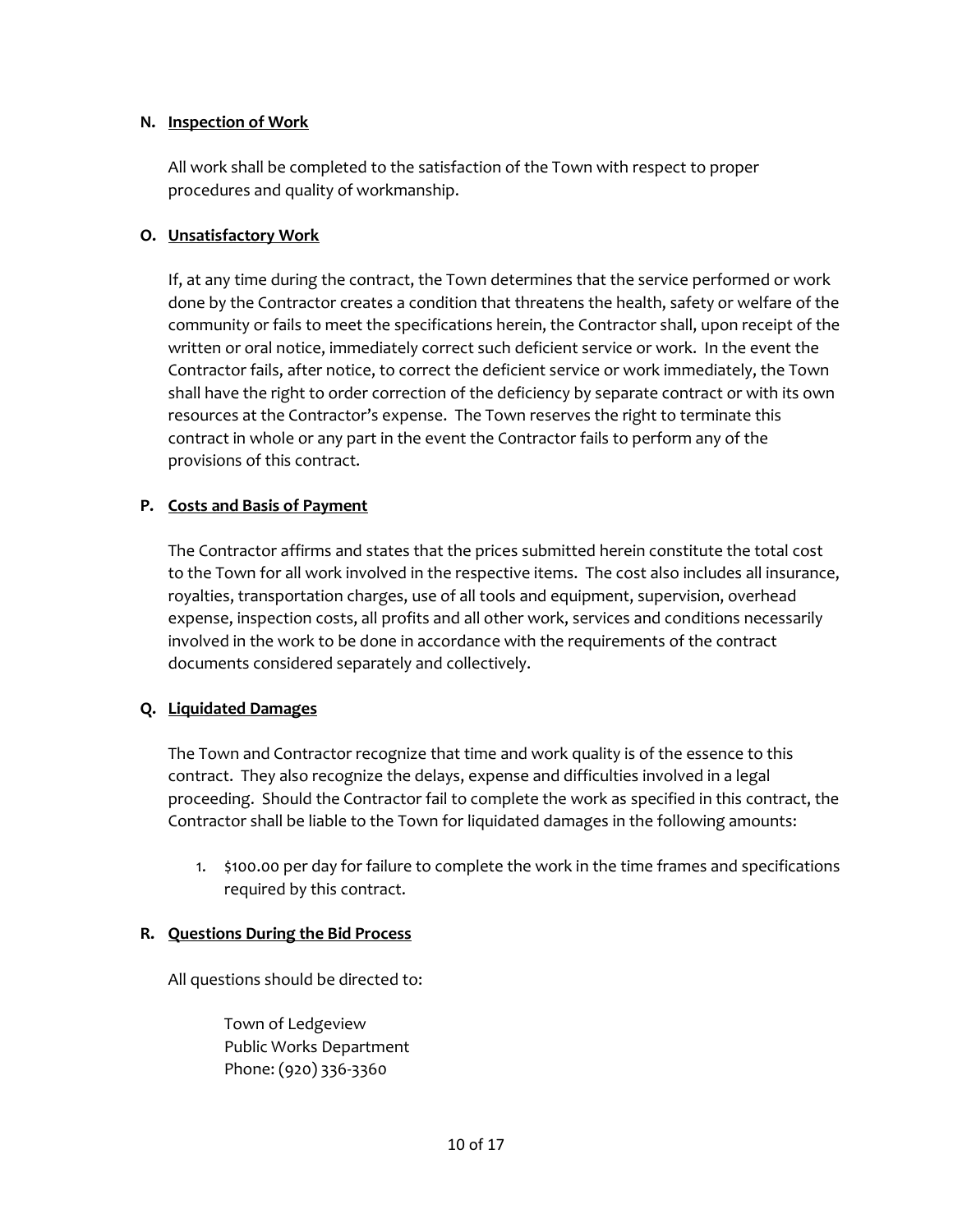#### **S. Failure to Enforce**

Failure by the Town at any time to enforce the provisions of this contract shall not be construed as a waiver of any such provisions. Such failure to enforce shall not affect the validity of the contract or any part thereof or the right of the Town to enforce any provision at any time in accordance with its terms.

### **T. Bid Form Submission**

Each bidder shall submit the original and a copy of the bid in a sealed envelope no later than the time and date specified on the cover sheet. Bids received after the specified time shall be rejected. Each bid shall contain all the information requested in Section II to include:

- 1. Price per pound for rubber asphalt joint sealant provided and installed per specifications.
- 2. A statement of the approximate number of personnel to be working in Town.
- 3. Four (4) references who can attest to the Contractor's ability to fulfill this contract. Include names, addresses, phone numbers and email addresses. At least one (1) reference that can attest to the Contractor's previous satisfactory performance of a municipal or other governmental contract is preferred.
- 4. Applicable insurance information supplied as required in Section D.
- 5. Signature blocks completed on pages 16 and 17.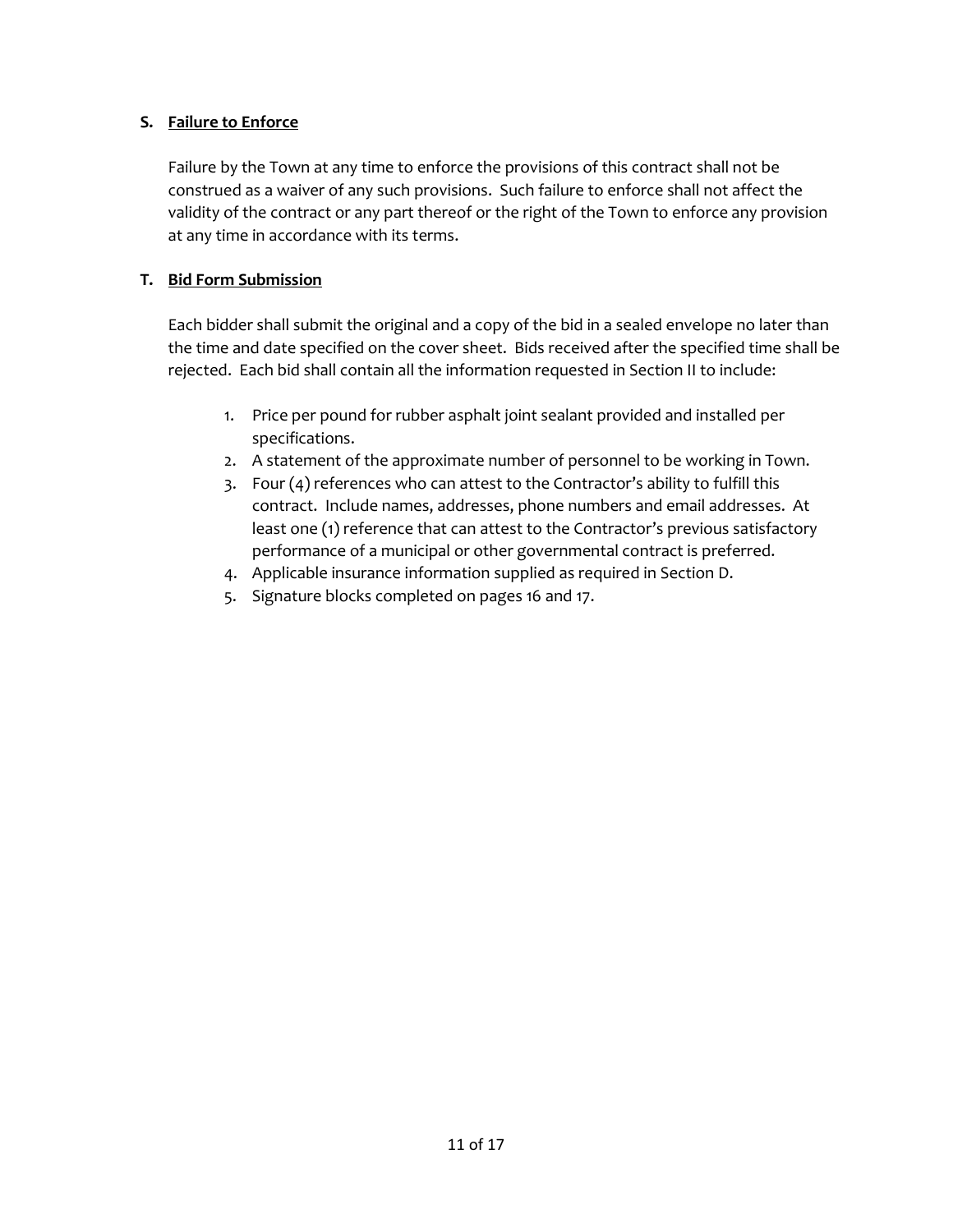# **Personnel and Equipment**

The approximate number of personnel who will be at the work site daily is: \_\_\_\_\_\_\_\_\_\_\_\_

List of specific equipment to be used on the project:

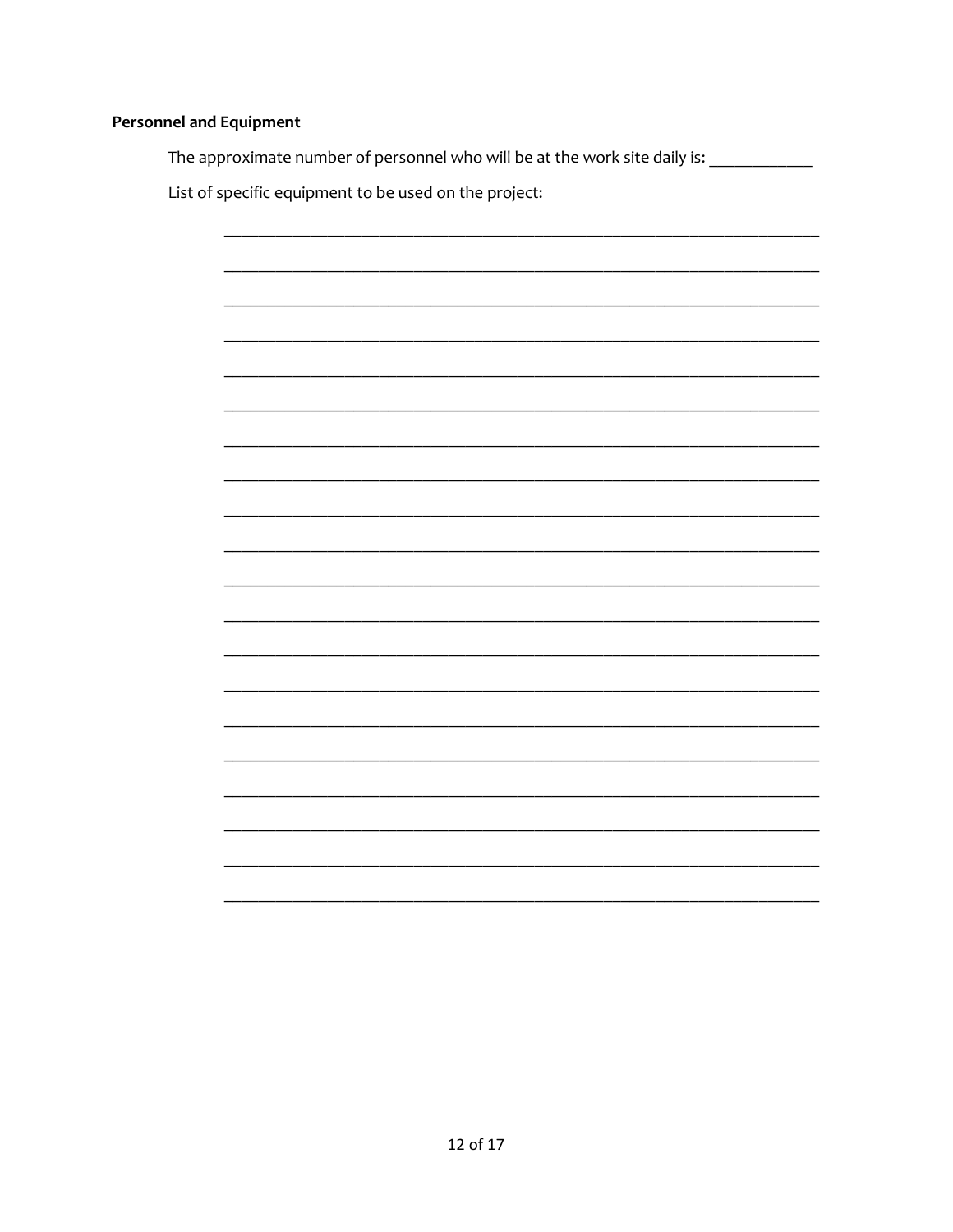# References

| Contact Name and Phone Number: 1988 March 2014 1999 March 2014 1999 March 2014 1999 March 2014              |
|-------------------------------------------------------------------------------------------------------------|
|                                                                                                             |
|                                                                                                             |
|                                                                                                             |
|                                                                                                             |
|                                                                                                             |
| Contact Name and Phone Number: Manual Manual Manual Manual Manual Manual Manual Manual Manual Manual Manual |
|                                                                                                             |
|                                                                                                             |
|                                                                                                             |
|                                                                                                             |
|                                                                                                             |
|                                                                                                             |
|                                                                                                             |
|                                                                                                             |
|                                                                                                             |
|                                                                                                             |
|                                                                                                             |
| Contact Name and Phone Number: 1988 March 2014 March 2014 March 2014 March 2014 March 2014                  |
|                                                                                                             |
|                                                                                                             |
| Type and Date of Work:                                                                                      |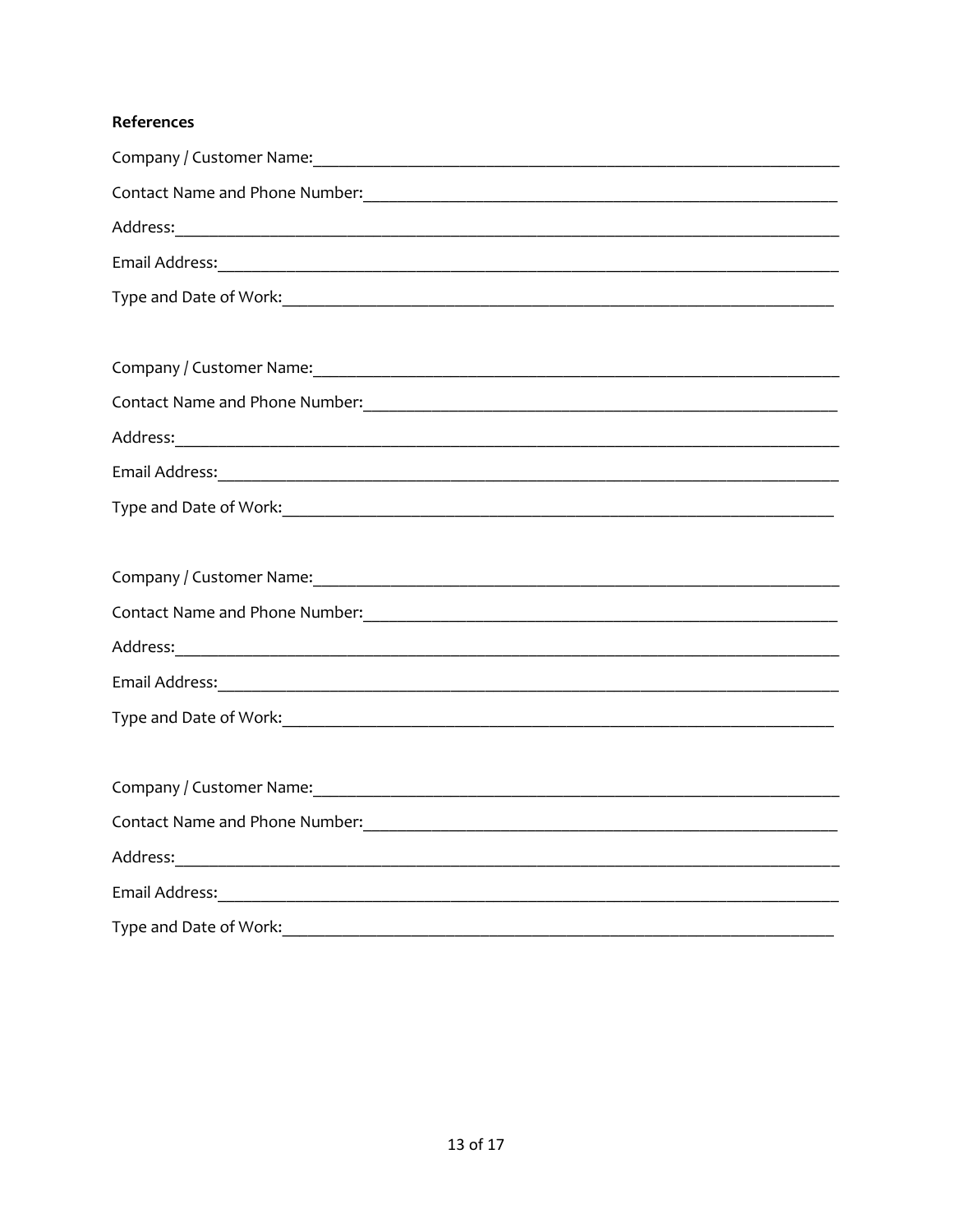| <b>Road/Street Name</b>                       | Length<br>(Lineal<br>Feet) |
|-----------------------------------------------|----------------------------|
| Euro Lane*                                    | 3,225                      |
| (S Curve North to Termini)<br>Wood Violet Ct* |                            |
| (Meadow Sound Dr. to Termini)                 | 528                        |
| Wood Duck Ct.*                                |                            |
| (Euro Ln. to Termini)                         | 317                        |
| Ravine Road*                                  |                            |
| (STH 32/57 to Termini)                        | 1,373                      |
| Ridge Haven Ct.*                              |                            |
| (Euro Ln. to Termini)                         | 1,573                      |
| Old Valley Rd.                                | 1,288                      |
| (Swan Rd to 190' East of Hickory Valley Ct)   |                            |
| <b>Viking Lane</b>                            |                            |
| (Broadway St. to Swan Rd.)                    | 1,742                      |
| <b>Weatherstone Trail</b>                     | 1,848                      |
| (Silverstone Tr. To Jordan Rd.)               |                            |
| Graystone Ct.                                 |                            |
| (A  )                                         | 1,845                      |
| Crystal Rock Ct.                              |                            |
| (A  )                                         | 475                        |
| Castle Rock Ct.                               |                            |
| (A  )                                         | 475                        |
| River Point Ct.                               | 1,426                      |
| (East River Drive to Termini)                 |                            |
| Edge Point Ct.                                | 211                        |
| (River Point Ct. to Termini)                  |                            |
| Cavil Way                                     | 1,531                      |
| (A  )                                         |                            |
| <b>Redbird Circle</b>                         | 1,690                      |
| (A  )<br><b>TOTALS</b>                        |                            |
|                                               | 19,547                     |

#### **TOWN OF LEDGEVIEW – 2022 PAVEMENT CRACK SEALING**

\*Streets / Roads are scheduled for chip seal installation in 2022. Crack sealing shall be completed prior to chip seal project shall only seal cracks ¼" and wider. Contractor shall coordinate with Chip Seal contractor.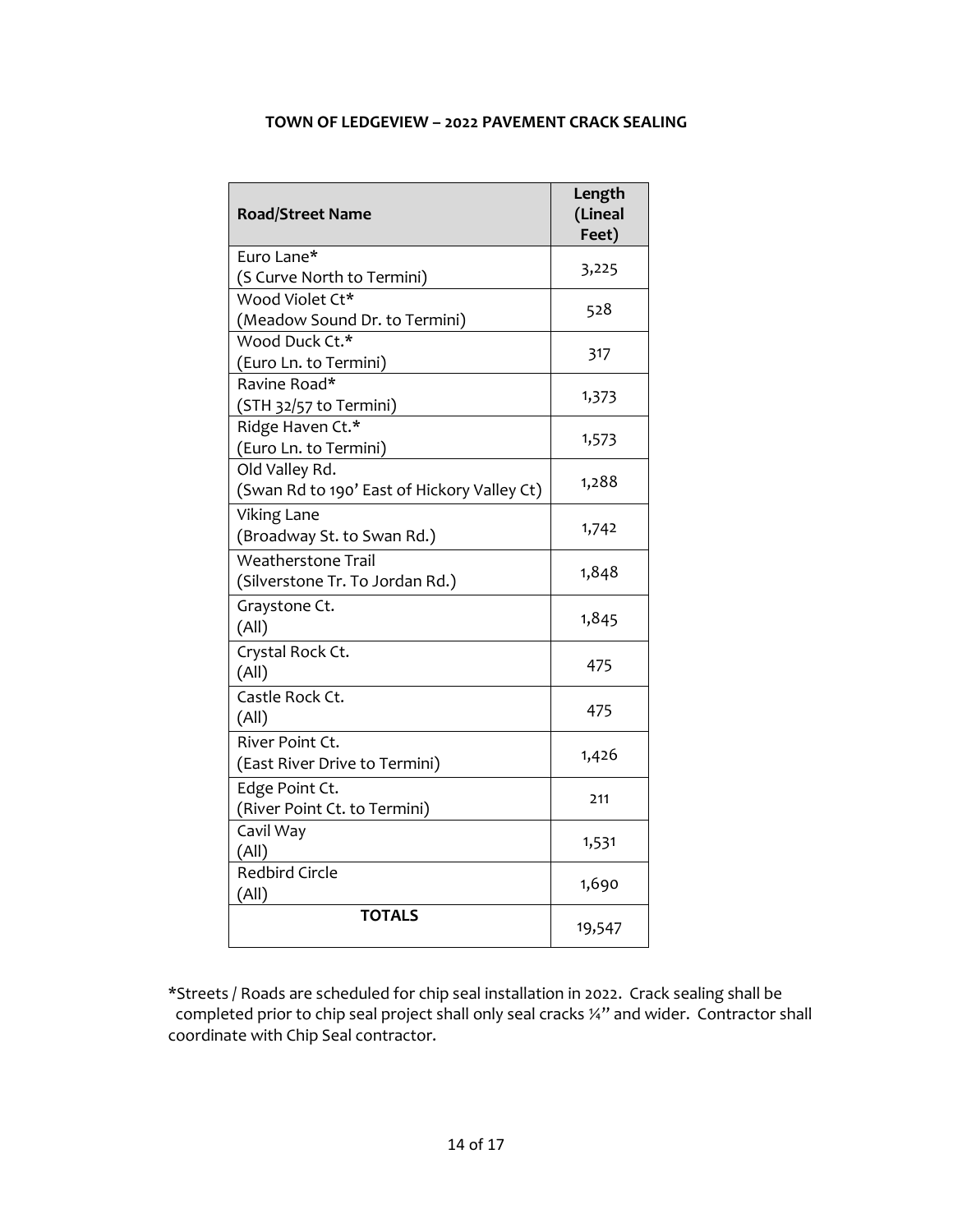#### **2022 PAVEMENT CRACK SEALING PROJECT**

#### **BID PRICE SCHEDULE**

| <b>ITEM DESCRIPTION</b>    | <b>UNIT</b> | <b>UNIT PRICE</b> |
|----------------------------|-------------|-------------------|
| Rubber Asphalt Sealant     | l B         |                   |
| Provided and Installed per |             |                   |
| Specifications             |             |                   |

# **THE PROJECT SHALL BE COMPLETED NO LATER THAN FRIDAY, JULY 8, 2022**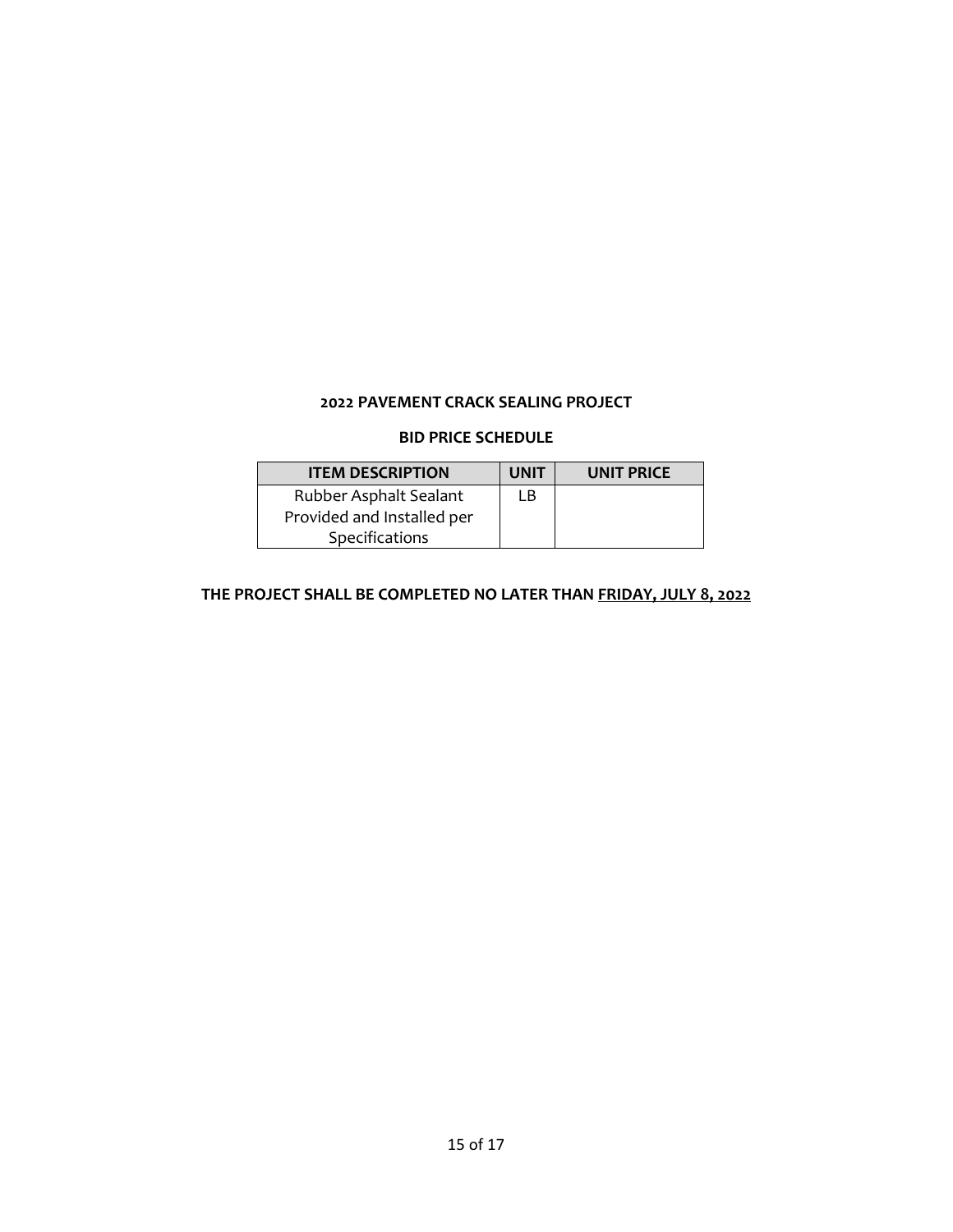#### **\*\*\*THIS BID WHEN ACCEPTED AND SIGNED BY AN AUTHORIZED SIGNATORY OF THE TOWN OF LEDGEVIEW SHALL BECOME A CONTRACT BINDING UPON BOTH PARTIES\*\*\***

| <b>BIDDER:</b>                            |                                                                                                                                                                                                                                |
|-------------------------------------------|--------------------------------------------------------------------------------------------------------------------------------------------------------------------------------------------------------------------------------|
|                                           | Date: the contract of the contract of the contract of the contract of the contract of the contract of the contract of the contract of the contract of the contract of the contract of the contract of the contract of the cont |
| <b>Company Name</b>                       |                                                                                                                                                                                                                                |
|                                           |                                                                                                                                                                                                                                |
|                                           |                                                                                                                                                                                                                                |
| <b>Street Address of Company</b>          | <b>Email Address</b>                                                                                                                                                                                                           |
|                                           |                                                                                                                                                                                                                                |
|                                           |                                                                                                                                                                                                                                |
| City, State, Zip                          | <b>Contact Name (Print)</b>                                                                                                                                                                                                    |
|                                           |                                                                                                                                                                                                                                |
|                                           |                                                                                                                                                                                                                                |
| <b>Business Phone</b>                     | 24 Hour Telephone Number                                                                                                                                                                                                       |
|                                           |                                                                                                                                                                                                                                |
|                                           |                                                                                                                                                                                                                                |
| Fax                                       | Signature of Officer/Partner/Sole Proprietor                                                                                                                                                                                   |
|                                           |                                                                                                                                                                                                                                |
|                                           | <b>Print Name &amp; Title</b>                                                                                                                                                                                                  |
|                                           |                                                                                                                                                                                                                                |
| <b>ATTEST: If a Corporation</b>           |                                                                                                                                                                                                                                |
|                                           |                                                                                                                                                                                                                                |
|                                           |                                                                                                                                                                                                                                |
| <b>Signature of Corporation Secretary</b> | Federal Employer ID #                                                                                                                                                                                                          |
|                                           |                                                                                                                                                                                                                                |
|                                           |                                                                                                                                                                                                                                |
| <b>TOWN OF LEDGEVIEW:</b>                 |                                                                                                                                                                                                                                |
|                                           |                                                                                                                                                                                                                                |
|                                           | <b>ATTEST:</b>                                                                                                                                                                                                                 |
| <b>Authorized Agent Signature</b>         |                                                                                                                                                                                                                                |
|                                           |                                                                                                                                                                                                                                |
|                                           |                                                                                                                                                                                                                                |
| <b>Title</b>                              | <b>Signature of Town Administrator</b>                                                                                                                                                                                         |
|                                           |                                                                                                                                                                                                                                |
|                                           |                                                                                                                                                                                                                                |
| <b>Date</b>                               | <b>Date</b>                                                                                                                                                                                                                    |

#### **Entire Block Must Be Completed When a Submitted Bid Is to Be Considered for Award**

**In compliance with the specifications, the undersigned offers and agrees, if this Bid is accepted within 90 calendar days from the date of opening, to furnish any or all of the services upon which prices are quoted, at the price set opposite each item, delivered at the designated point within the time specified above.**

**(TOWN OF LEDGEVIEW COPY)**